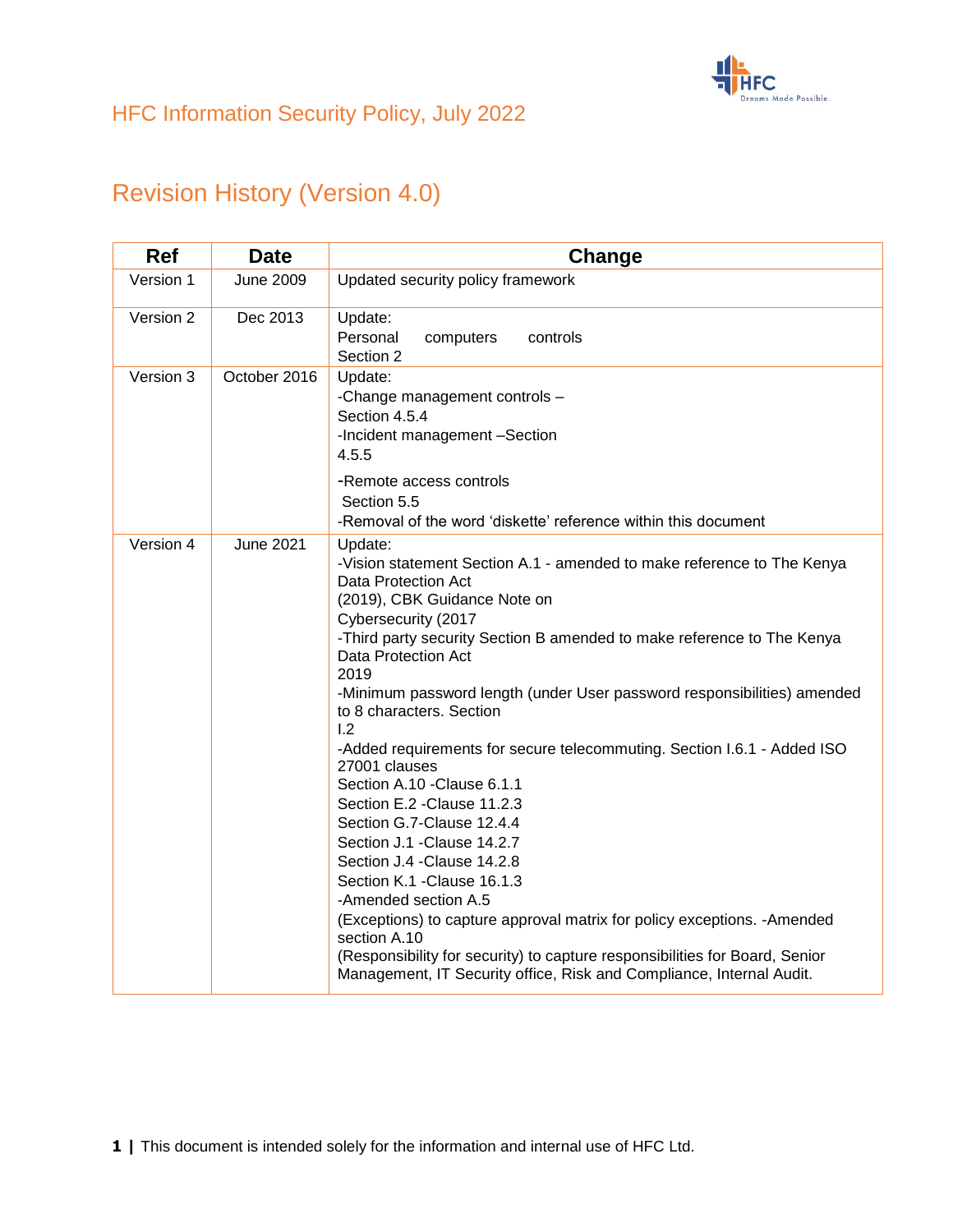

### **1 Vision statement**

It is the policy of Housing Finance Group (herein referred to as "HFC") to establish and maintain comprehensive protection and clear accountability for all its information assets and resources. This includes information assets that are proprietary to HFC, private to HFC's customers and all other private and proprietary information assets and resources that, if subject to inadvertent or unauthorized disclosure, would likely cause financial, legal, regulatory, or reputation damage to HFC. Comprehensive protection for all HFC information assets and resources will be accomplished through a system of controls that is commensurate against the inherent risk to and/or value of the information.

The Information Security policies contained within this document were created in response to business needs, changes in the regulatory environment, Payment Card Industry Data Security Standard (PCI-DSS), CBK National Payments Systems and third-party requirements (e.g., credit card processors), Kenya Data Protection Act (2019), CBK Guidance Note on Cybersecurity (2017). Interpretation as to the spirit and intent of this policy is the responsibility of HFC's Management.

### **2 Scope and applicability**

This policy applies to all computer and network systems owned by and/or administered by HFC, or operated by a third party for the benefit of HFC. This includes all locations where HFC's business is conducted, including Data Centers, Corporate Offices and Customer Contact Centers. Similarly, this policy applies to all operations managed by HFC, and all computers, networks, devices used to connect to HFC, operating systems (regardless of size), data systems (e.g., Lightweight Directory Access Protocol [LDAP], Data Base Management Systems [DBMS], etc.), and all application systems whether developed in-house or purchased from third parties. This policy also covers all private and proprietary information assets and resources included in documents, conversations and all electronically stored, processed, transmitted, printed, and faxed information. Lastly, this policy applies to all regular and temporary, part-time or full-time employees, as well as contract personnel, consultants, suppliers, vendors and other non-HFC employees.

### **3 Purpose**

To ensure that our ICT systems, infrastructure and environment continues to operate, and that confidentially, integrity and accuracy of information is maintained, a high-level information security policy is required. For this reason, this policy has been introduced and everyone is expected to read it and to ensure that its provisions are complied with. The purpose of the Policy is to *protect the company's information assets"* from all threats, whether internal, external, deliberate or accidental ensuring that:

- 1. Information is protected against unauthorized access.
- 2. Highest level of confidentially and integrity of information is maintained.
- 3. Establishing effective procedures, that ensures good corporate governance and internal controls environment.
- 4. Regulatory and legislative requirements are met.
- 5. High-level business continuity plans are formulated, tested and maintained.
- **2 |** This document is intended solely for the information and internal use of HFC Ltd.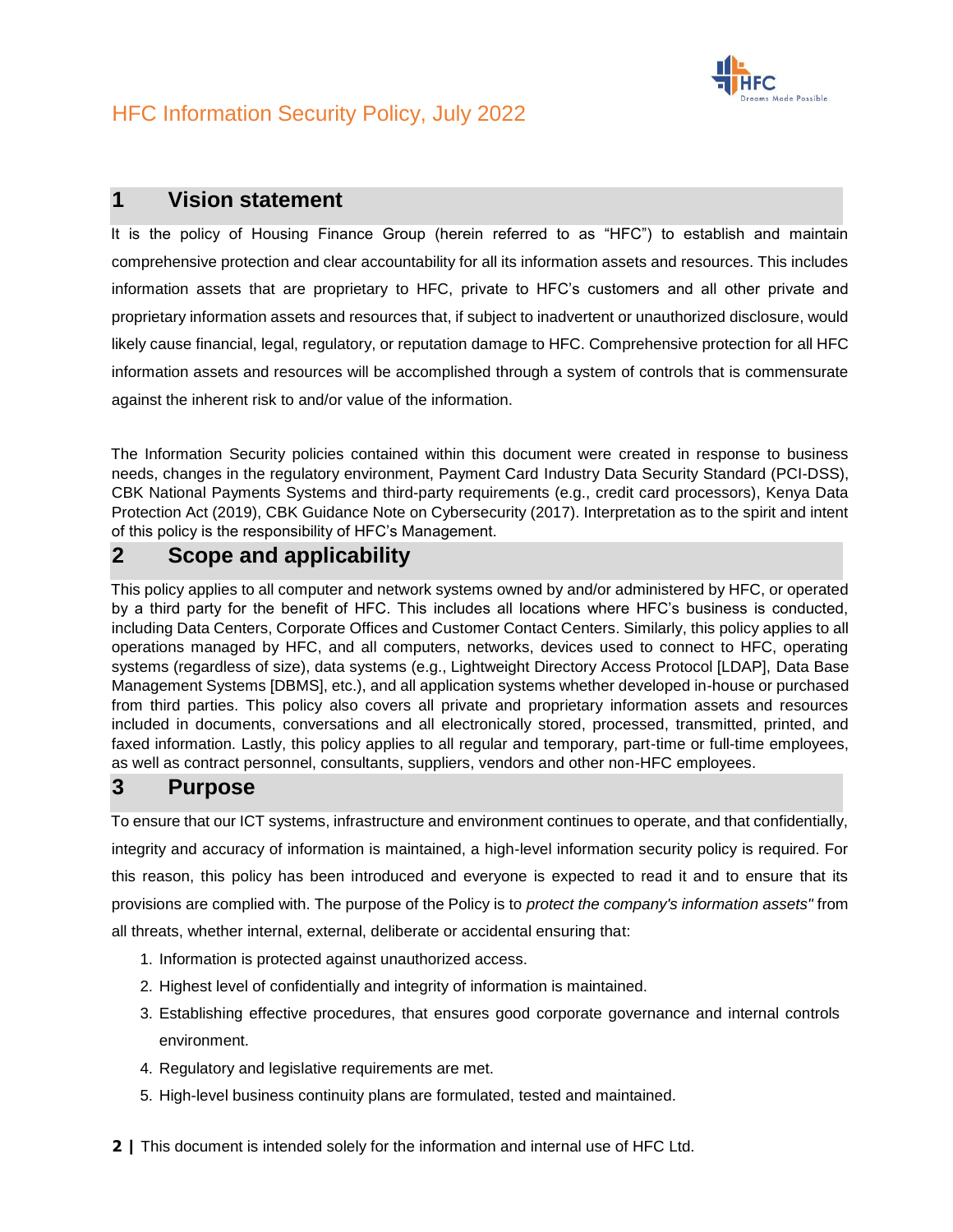

- 6. Information security training is availed to all Staff.
- 7. Considerations are placed on the legal liability of the company in order to avoid poor awareness of the regulations that can cost the company dearly.
- 8. All Information security breaches, actual and suspected are immediately reported, and investigated by the IT Security office.
- 9. Business requirements for the availability of information and information systems will be met.

Standards and procedures will be produced to support the policy. These may include virus control, passwords and encryption standards, data maintenance standards, change control procedures etc. and they will be enhanced from time to time it to conform to industry best practices.

The role and responsibility for managing information security will be performed by Risk & Compliance Division which will include formulating, enhancing, and maintaining the policy, providing advice and guidance on its implementation. Internal Audit will however ensure adherence and monitoring of the policy, ensuring it is within the industry best practices. Divisional Directors and Managers will directly be responsible for its implementation within their business areas, and ensure total compliance by their Staff. It is the responsibility of each employee to adhere to the policy.

### **4 Accountability**

The successful implementation of HFC's Information Security policy cannot be achieved without company support; therefore, all HFC employees are accountable for compliance with this policy. Management is accountable for implementing and supporting this policy. All employees who in anyway deploy, support, maintain, or contract services in technology are accountable for adhering to this policy and reporting suspected policy breaches/issues/problems to his/her management. All HFC private and proprietary information is provided to HFC employees, contractors, vendors and other authorized persons in strict confidence. Those with access to HFC private and proprietary information are accountable for safeguarding such information as described within this policy, and detailed further in associated implementation standards and guidelines, and procedures.

### **5 Exceptions**

It is recognized that with certain technologies, systems, platforms, products, etc., strict compliance with the HFC's Information Security policy may not be practical or reasonable to meet HFC's business needs.

Exceptions may be made where the cost of compliance exceeds the overall risk or business benefit. If an exception is needed, the exception process must be followed to document the noncompliant item and plan for risk mitigation. Exceptions include a decision to eliminate, mitigate, tolerate, or escalate the risk. Once

**3 |** This document is intended solely for the information and internal use of HFC Ltd.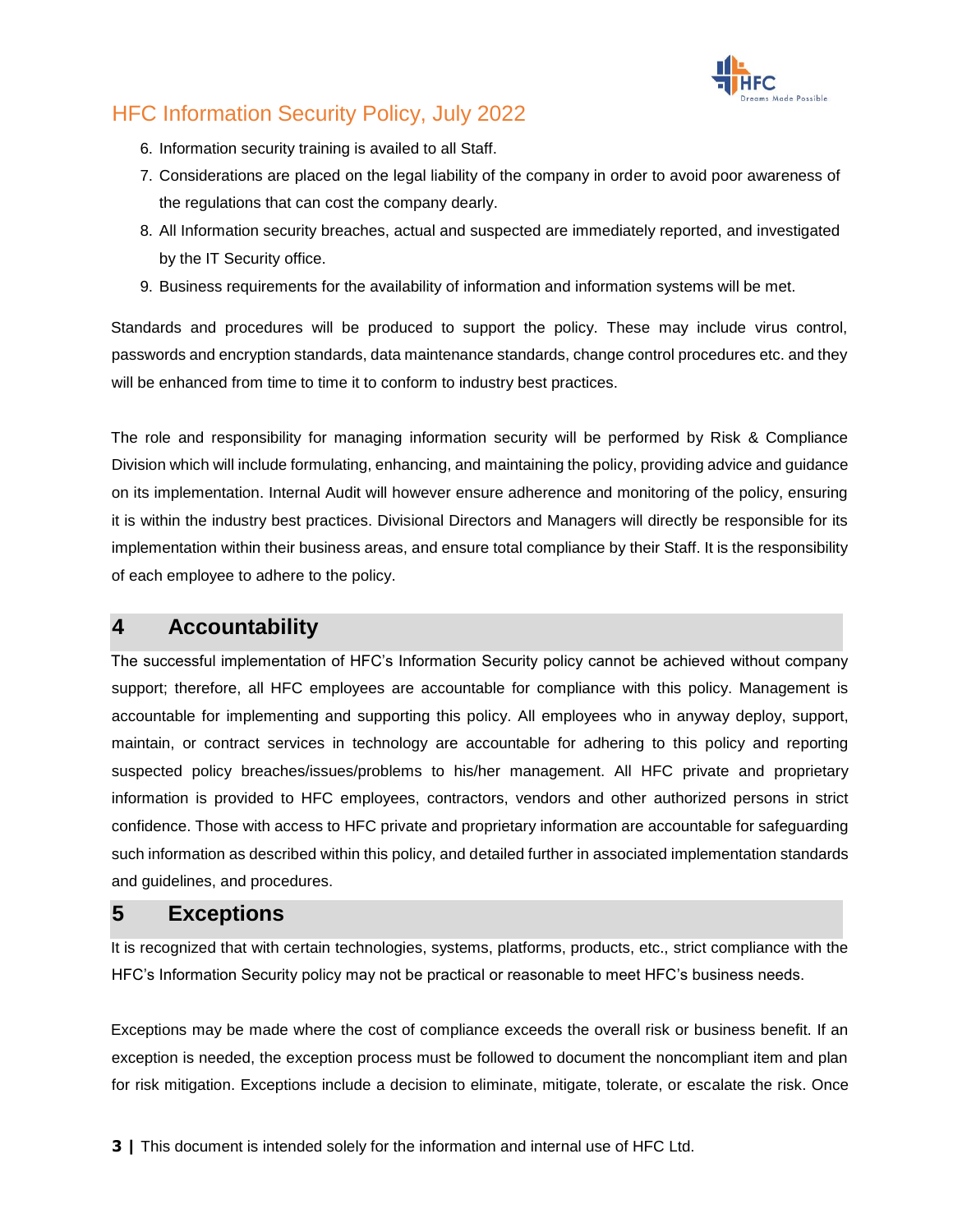

the inability to comply with the security policy has been established, a strategy must be documented to address the issue(s), including (at a minimum):

- An explanation of the risk $(s)$ ;
- Rationale as to why the risk(s) should be tolerated or mitigated rather than eliminated;
- Alternate controls necessary to do so; and
- Endorsement/Approval by the management

Ultimately, any choice other than elimination must be raised in advance by the Chief Information Security Officer, supported by Head of Risk and Compliance, Head of Internal Audit and approved by the Chief Operations Officer and Group Chief Executive Officer.

## **6 Failure to comply**

In the absence of an approved exception, failure to comply may be considered a violation of HFC's policy and may result in appropriate disciplinary action leading up to termination of employment or contract.

## **7 Policy nomenclature**

#### **Policy**

The Information Security policy is a set of generalized statements describing the overarching information protection objectives of HFC. The statements reflect HFC's accepted practices for performing internal control, for addressing current and future information protection goals, and are written in a manner so they do not require frequent revision.

#### **Implementation Standards & Guidelines**

For each security policy statement, a set of implementation standards and guidelines may exist which further detail leading practices that must be followed to adhere to the policy.

#### **Procedures**

Procedures elaborate the intentions expressed in policy statements and implementation standards and guidelines by providing actionable steps that facilitates achieving information protection goals. As a written course of action, procedures may take the form of installation manuals, user guides, checklists, standard operating procedures, and other process documents.

Implementation standards and guidelines and procedures as well as Acceptable Use Policies for HFC

Information and Information Resources (e.g., laptop, mobile devices) are documented separately. The Information Security policies are separate from, but work in conjunction with, the Data Classification and Handling Policy in protecting information assets.

## **8 Policy communication**

**4 |** This document is intended solely for the information and internal use of HFC Ltd.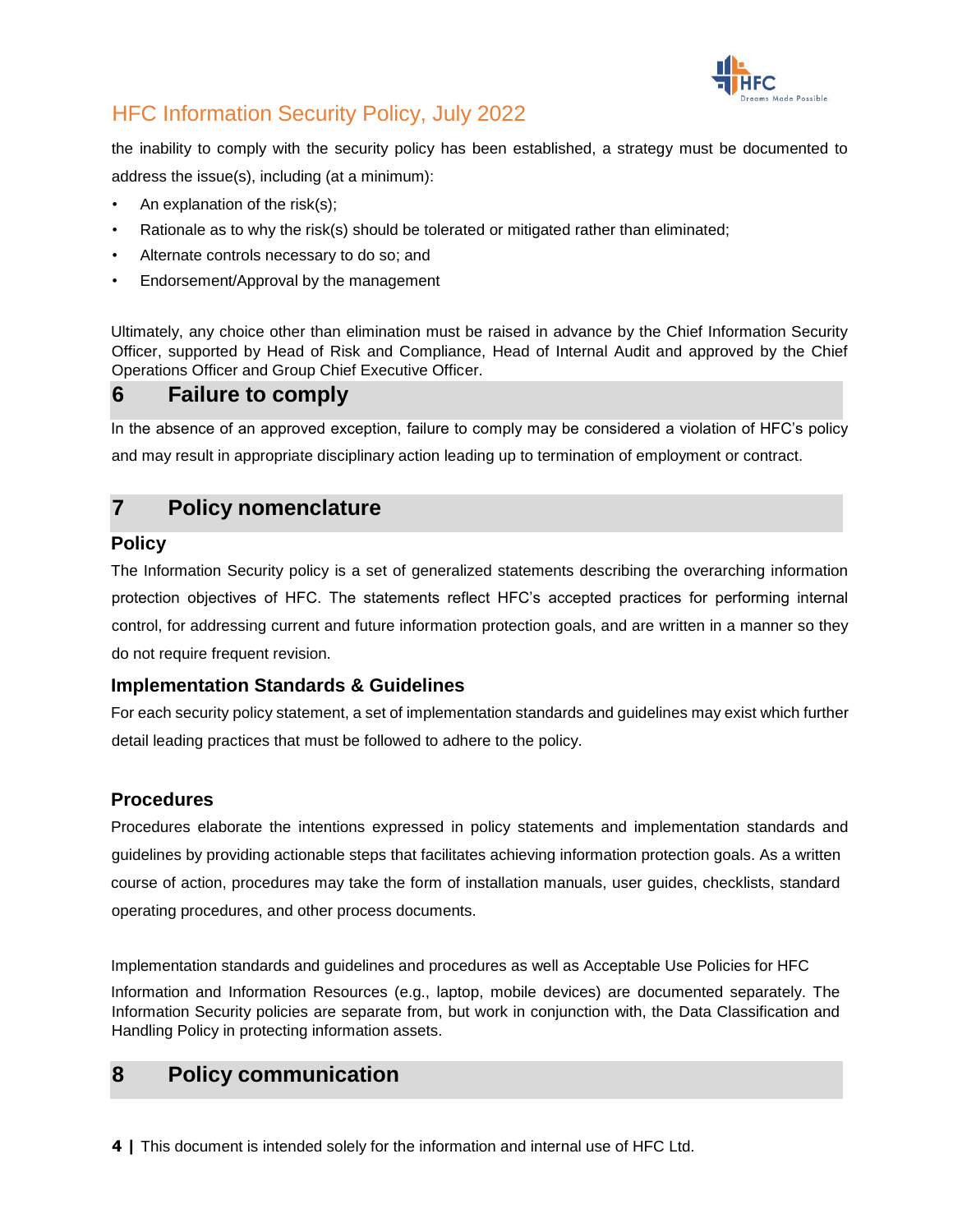

All HFC employees and relevant third parties with access to HFC's information assets must acknowledge in writing that they have read and understood the HFC Information Security policy.

### **9 Information Security Process**

This policy is intended to review issues of safekeeping and confidentiality of information resources, identify risks, raise consciousness with the Staff and, where appropriate, develop policy statements, advisories, guidelines and procedures.

The HF Risk Management Committee (RMC) with representation from all divisions of the company and is charged with execution and managing the information security process. The intention is to build consensus among all Staff members, promote common definitions, and compile good practices and checklists in the form of this policy document.

## **10 Responsibility for Security**

The successful operation of this policy cannot be achieved without the wholehearted cooperation of every employee and support of Senior Management and the Board. It is therefore imperative that all stakeholders including employees, third parties, senior management, etc. are aware of it and other instructions derived from it and as such:

- The Board of Directors All HFC Board members should understand the nature of the Bank's business and the Information security related risks involved. The Board will approve the Information Security policy and associated strategies and roadmaps. The Board will also ensure adequate budgetary allocation for the full implementation/execution of the policy.
- Senior Management Senior Management of the Bank is responsible for implementing the Bank's business strategy, risk appetite and manage threats. As such, the Senior Management through the HF Risk Management Committee (RMC) are required to implement the Board approved Information Security policy and associated strategies and roadmaps.
- IT Security office/Chief Information Security Officer (CISO) The IT Security office is responsible for creating/promoting an organizational culture of shared information security risk awareness and ownership. This role will oversee and implement the Bank's Information Security management program and enforce the approved Information Security policy. The IT Security office will be responsible for providing advice to the HF Risk Management Committee (RMC) and Line Management as necessary on all aspects of IT Security. This will include helping line managers to develop standards and
- **5 |** This document is intended solely for the information and internal use of HFC Ltd.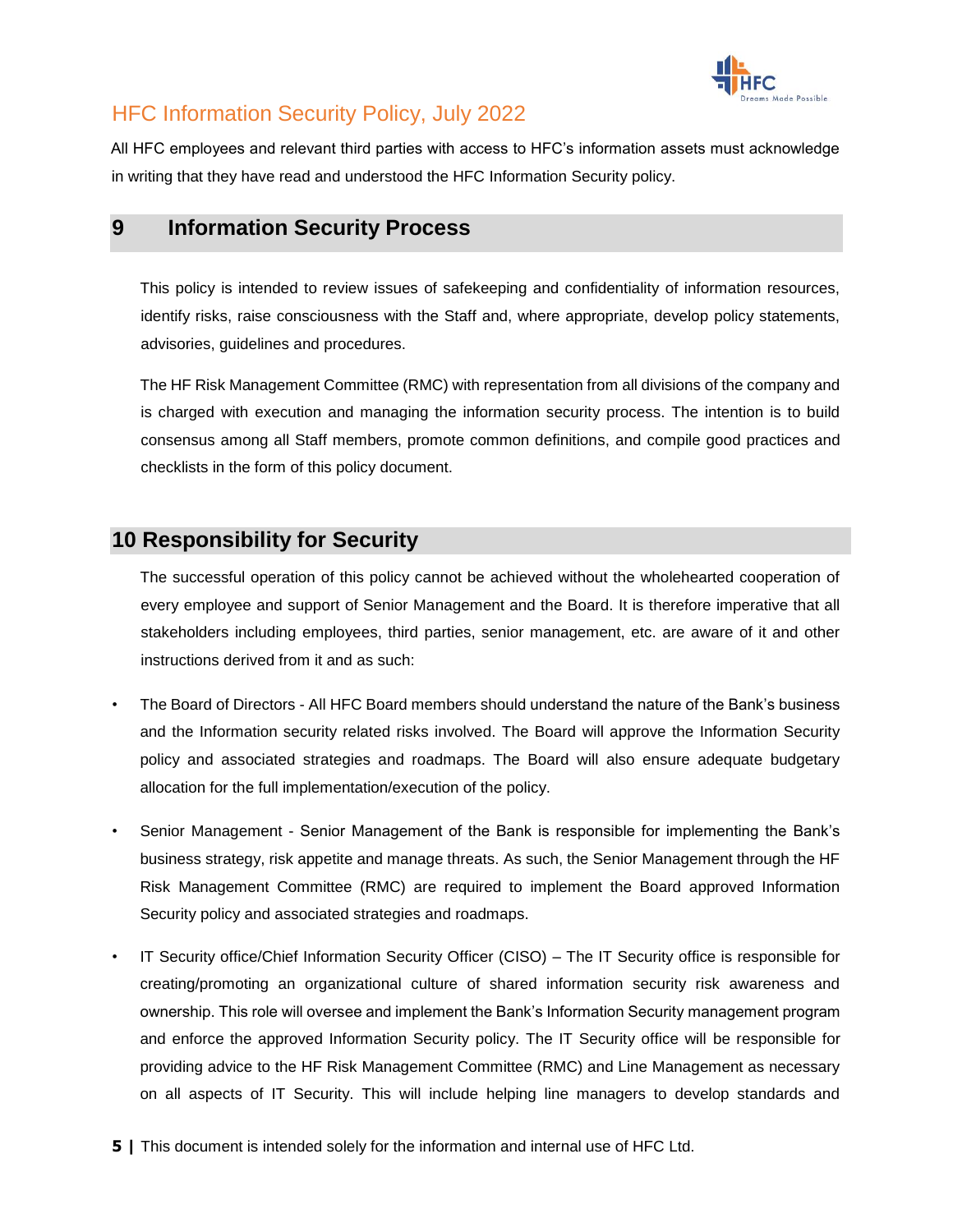

procedures, as necessary, to explain and amplify the Information security policy in their respective areas.

- Risk and Compliance will be the custodians of the Information Security policy. They will also conduct periodic reviews across the organization to ensure that all provisions of the information security policy are properly enforced and complied with.
- Internal Audit Division will be responsible for reviewing and providing assurance on the adequacy of this policy and recommend improvements where deficiencies are found. They shall also provide assurance on compliance with the policy requirement on people, processes and systems.
- All employees and third parties shall comply with the policy including related standards and procedures. Employees who fail to comply with these directives will be liable to disciplinary action.
- Non-disclosure of organization's confidential information as well as compliance with legal and regulatory requirements on protection of personal will be applicable even after employee's exit from the organization or termination of contract with third parties. Employees and third parties will be required to commit to this responsibility during the onboarding process or at system access provisioning stage.
- Contracts with external organizations will include a clause stating the requirement that they need to follow the Information Security Policy and other appropriate directives. Any failure to do so will be regarded as a breach of contract.
- Any deficiencies or room for improvement in this policy should be pointed out to the HF Risk Management Committee (RMC). The co-operation of all employees is highly required to make the policy as effective as possible.

| <b>Approvals</b>   |                  |           |  |  |
|--------------------|------------------|-----------|--|--|
| <b>Approved By</b> | <b>HFC Board</b> | July 2021 |  |  |

| <b>Effective Date</b> |              |      | <b>Next Review Date</b> |      |
|-----------------------|--------------|------|-------------------------|------|
| <b>Date</b>           | <b>Month</b> | Year | <b>Month</b>            | Year |

**6 |** This document is intended solely for the information and internal use of HFC Ltd.